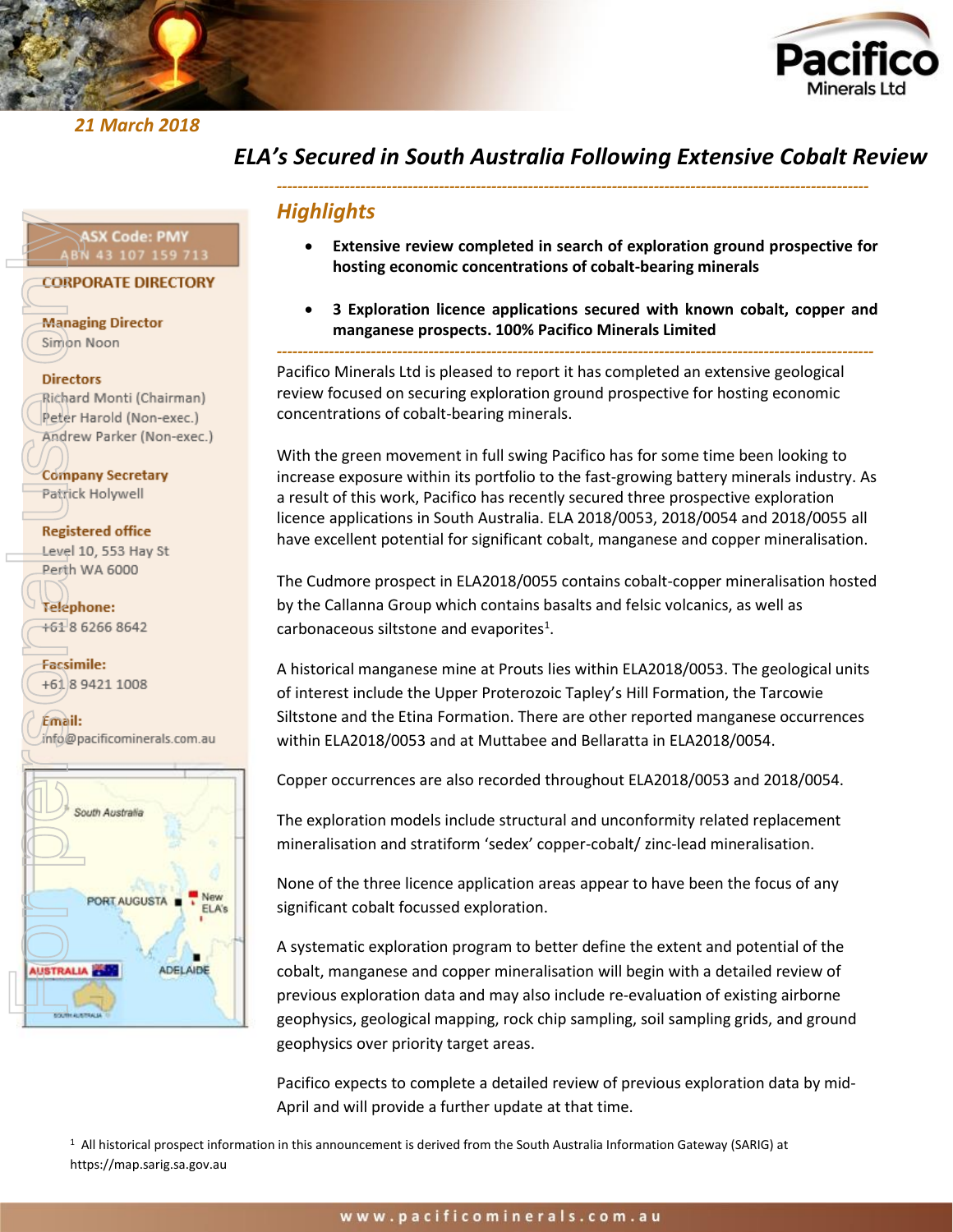



*Figure 1 – Pacifico's EL Applications, Geology and Recorded Mineralisation Occurrences*

*For further information or to be added to our electronic mailing list please contact:*  Simon Noon (Managing Director) Phone: +61 (0)8 6266 8642 Email: [info@pacificominerals.com.au](mailto:info@pacificominerals.com.au)

### *About Pacifico Minerals Ltd*

Pacifico Minerals Ltd ("Pacifico") (ASX: PMY) is a Western Australian based exploration company with interests Australia, Mexico and Colombia. In Australia the company is focussed on advancing the Borroloola West project in the Northern Territory. The Borroloola West Project covers an outstanding package of ground north-west of the McArthur River Mine (the world's largest producing zinc – lead mine) with high potential for the discovery of world class base metal deposits, and also for shallow mineable and leachable copper mineralisation. In Mexico Pacifico has recently acquired the Violin project which has high prospectivity for the development of a major gold-copper deposit. In Colombia the company is focussed on advancing its Berrio Gold Project. Berrio is situated in the southern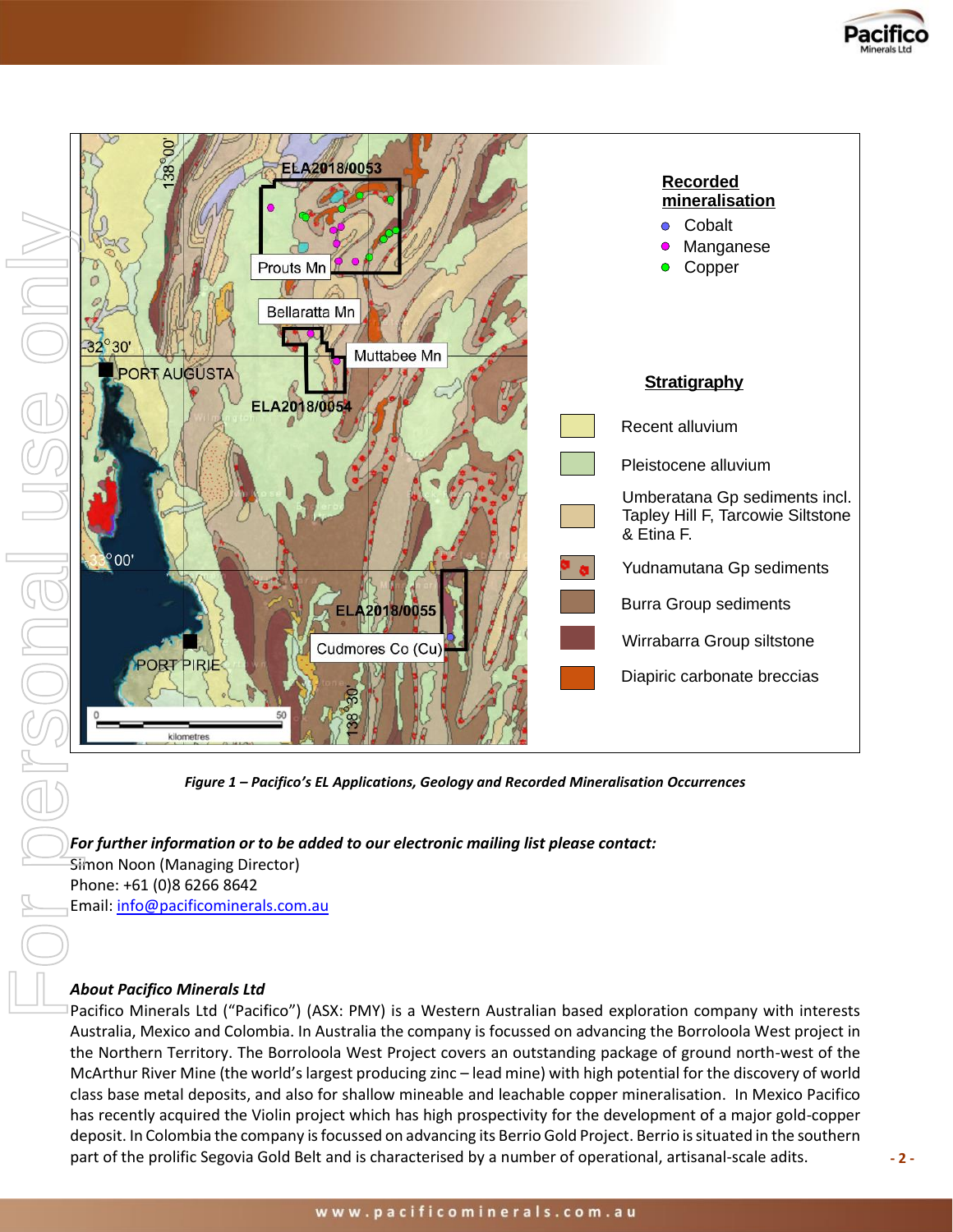

#### **Competent Person Statement**

The information in this announcement that relates to the South Australian exploration licence applications is based on information compiled by Mr Barrie Bolton, who is a Member of the Australian Institute of Mining and Metallurgy. Mr Bolton has sufficient experience which is relevant to the style of mineralisation and type of deposit under consideration and to the activity which he is undertaking to qualify as a Competent Person as defined in the 2012 Edition of the "Australasian Code for Reporting of Exploration Results, Mineral Resources and Ore Reserves". Mr Bolton consents to the inclusion in this announcement of the matters based on information in the form and context in which it appears.

#### **Forward Looking Statements**

Certain statements in this document are or maybe "forward-looking statements" and represent Pacifico's intentions, projections, expectations or beliefs concerning among other things, future exploration activities. The projections, estimates and beliefs contained in such forward-looking statements necessarily involve known and unknown risks, uncertainties and other factors, many of which are beyond the control of Pacifico, and which may cause Pacifico's actual performance in future periods to differ materially from any express or implied estimates or projections. Nothing in this document is a promise or representation as to the future. Statements or assumptions in this document as to future matters may prove to be incorrect and differences may be material. Pacifico does not metallurey. Alw Botton has sufficient experience which is released to the syte of minicalisation of the "Australisan Code for Reporting of Exploration Results, Mineral Resources 2012 Edition of the "Australisan Code for Re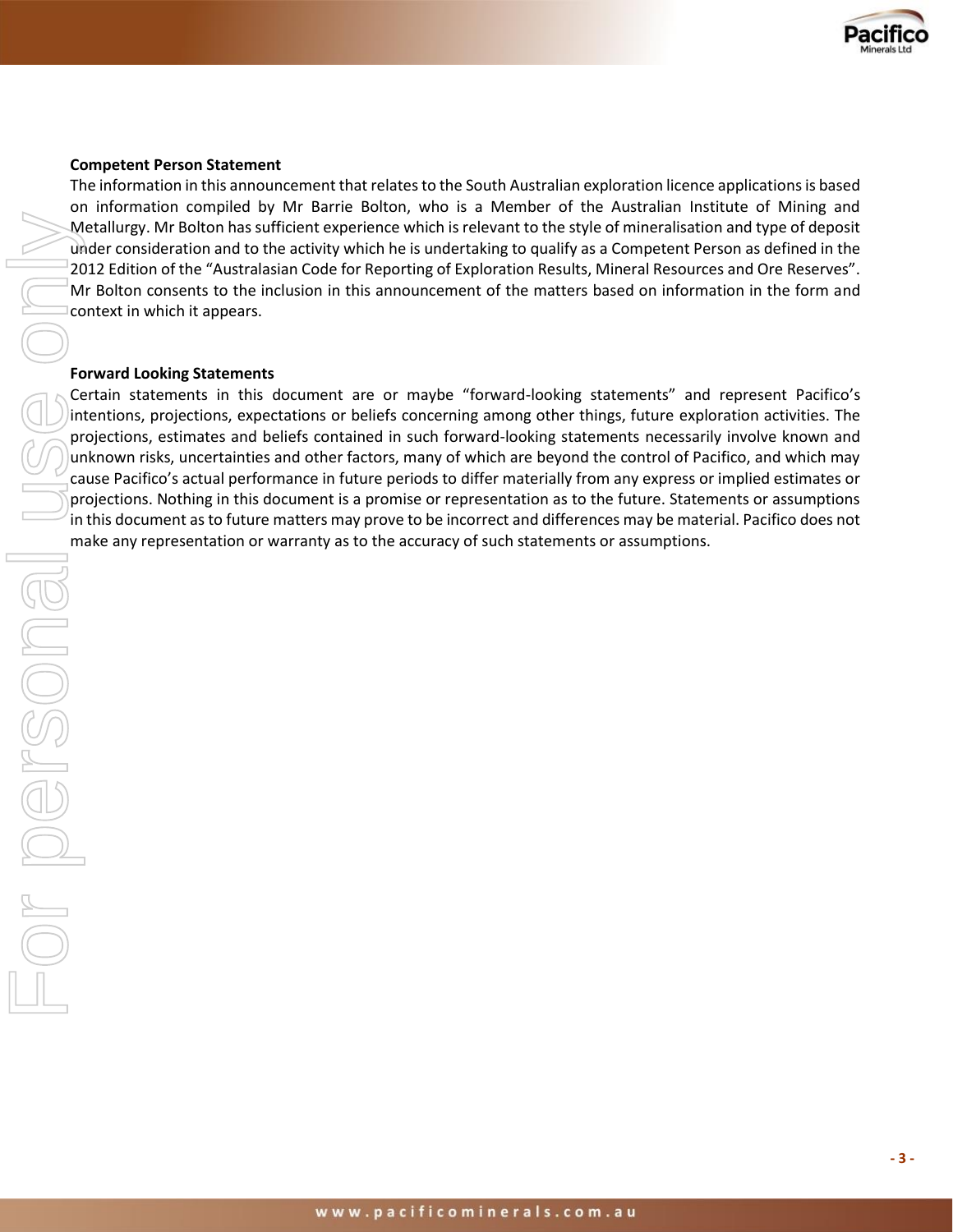

# **JORC Code, 2012 Edition – Table 1 report**

Section 1 Sampling Techniques and Data

For personal use only**Criteria JORC Code explanation Commentary**  $\frac{1}{2}$ ersonal

| Sampling<br>techniques   | Nature and quality of sampling (eg cut channels,<br>random chips, or specific specialised industry<br>standard measurement tools appropriate to the<br>minerals under investigation, such as down hole<br>gamma sondes, or handheld XRF instruments,<br>etc). These examples should not be taken as<br>limiting the broad meaning of sampling.<br>Include reference to measures taken to ensure<br>sample representivity and the appropriate<br>calibration of any measurement tools or systems<br>used.<br>Aspects of the determination of mineralisation that<br>are Material to the Public Report.<br>In cases where 'industry standard' work has been<br>done this would be relatively simple (eg 'reverse<br>circulation drilling was used to obtain 1 m samples<br>from which 3 kg was pulverised to produce a 30 g<br>charge for fire assay'). In other cases more<br>explanation may be required, such as where there<br>is coarse gold that has inherent sampling<br>problems. Unusual commodities or mineralisation<br>types (eg submarine nodules) may warrant<br>disclosure of detailed information. | • No sample results quoted        |
|--------------------------|------------------------------------------------------------------------------------------------------------------------------------------------------------------------------------------------------------------------------------------------------------------------------------------------------------------------------------------------------------------------------------------------------------------------------------------------------------------------------------------------------------------------------------------------------------------------------------------------------------------------------------------------------------------------------------------------------------------------------------------------------------------------------------------------------------------------------------------------------------------------------------------------------------------------------------------------------------------------------------------------------------------------------------------------------------------------------------------------------------------|-----------------------------------|
| Drilling<br>techniques   | Drill type (eg core, reverse circulation, open-hole<br>$\bullet$<br>hammer, rotary air blast, auger, Bangka, sonic,<br>etc) and details (eg core diameter, triple or<br>standard tube, depth of diamond tails, face-<br>sampling bit or other type, whether core is oriented<br>and if so, by what method, etc).                                                                                                                                                                                                                                                                                                                                                                                                                                                                                                                                                                                                                                                                                                                                                                                                 | No drilling reported<br>$\bullet$ |
| Drill sample<br>recovery | Method of recording and assessing core and chip<br>sample recoveries and results assessed.<br>Measures taken to maximise sample recovery and<br>ensure representative nature of the samples.<br>Whether a relationship exists between sample<br>recovery and grade and whether sample bias may<br>have occurred due to preferential loss/gain of<br>fine/coarse material.                                                                                                                                                                                                                                                                                                                                                                                                                                                                                                                                                                                                                                                                                                                                        | No drilling reported              |
| Logging                  | Whether core and chip samples have been<br>٠<br>geologically and geotechnically logged to a level of<br>detail to support appropriate Mineral Resource<br>estimation, mining studies and metallurgical<br>studies.<br>Whether logging is qualitative or quantitative in<br>$\bullet$<br>nature. Core (or costean, channel, etc)<br>photography.<br>The total length and percentage of the relevant<br>intersections logged.                                                                                                                                                                                                                                                                                                                                                                                                                                                                                                                                                                                                                                                                                      | No drilling reported<br>$\bullet$ |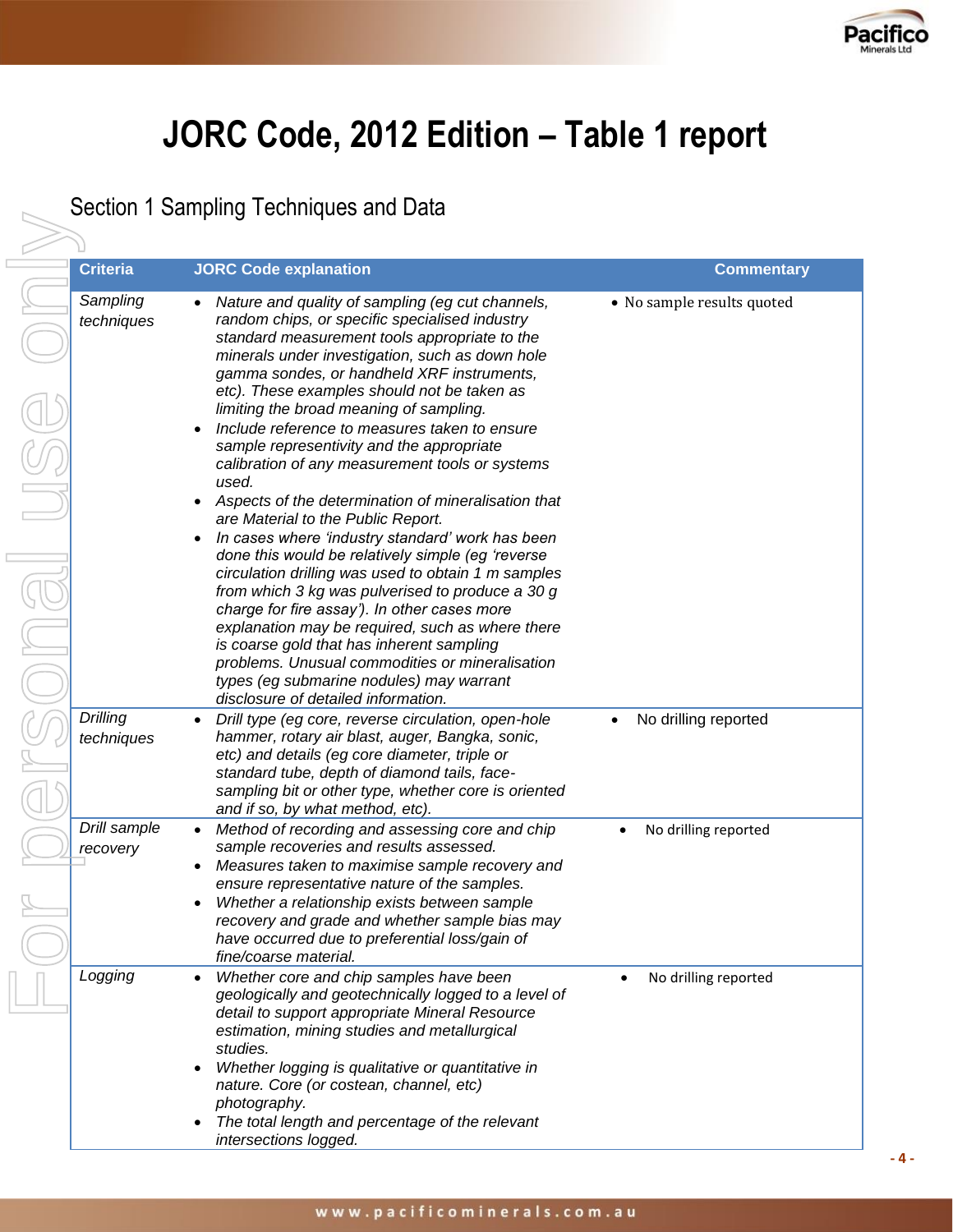

| <b>Criteria</b>                          | <b>JORC Code explanation</b>                                                                                                                               |           | <b>Commentary</b>          |
|------------------------------------------|------------------------------------------------------------------------------------------------------------------------------------------------------------|-----------|----------------------------|
| Sub-sampling<br>techniques<br>and sample | If core, whether cut or sawn and whether quarter,<br>$\bullet$<br>half or all core taken.<br>If non-core, whether riffled, tube sampled, rotary            |           |                            |
| preparation                              | split, etc and whether sampled wet or dry.<br>For all sample types, the nature, quality and<br>appropriateness of the sample preparation                   |           |                            |
|                                          | technique.<br>Quality control procedures adopted for all sub-<br>sampling stages to maximise representivity of                                             |           |                            |
|                                          | samples.<br>Measures taken to ensure that the sampling is<br>representative of the in situ material collected,<br>including for instance results for field |           |                            |
|                                          | duplicate/second-half sampling.<br>Whether sample sizes are appropriate to the grain<br>size of the material being sampled.                                |           |                            |
| Quality of<br>assay data<br>and          | The nature, quality and appropriateness of the<br>assaying and laboratory procedures used and<br>whether the technique is considered partial or<br>total.  | $\bullet$ | No sample results reported |
| laboratory<br>tests                      | For geophysical tools, spectrometers, handheld<br>XRF instruments, etc, the parameters used in<br>determining the analysis including instrument            |           |                            |
|                                          | make and model, reading times, calibrations<br>factors applied and their derivation, etc.                                                                  |           |                            |
|                                          | Nature of quality control procedures adopted (eg<br>standards, blanks, duplicates, external laboratory<br>checks) and whether acceptable levels of         |           |                            |
|                                          | accuracy (ie lack of bias) and precision have been<br>established.                                                                                         |           |                            |
| Verification of<br>sampling and          | The verification of significant intersections by<br>$\bullet$<br>either independent or alternative company<br>personnel.                                   | $\bullet$ | No drilling reported       |
| assaying                                 | The use of twinned holes.                                                                                                                                  |           |                            |
|                                          | Documentation of primary data, data entry                                                                                                                  |           |                            |
|                                          | procedures, data verification, data storage                                                                                                                |           |                            |
|                                          | (physical and electronic) protocols.<br>Discuss any adjustment to assay data.                                                                              |           |                            |
| Location of                              | Accuracy and quality of surveys used to locate drill                                                                                                       | $\bullet$ | No drilling reported       |
| data points                              | holes (collar and down-hole surveys), trenches,<br>mine workings and other locations used in Mineral<br>Resource estimation.                               |           |                            |
|                                          | Specification of the grid system used.                                                                                                                     |           |                            |
|                                          | Quality and adequacy of topographic control.                                                                                                               |           |                            |
| Data spacing                             | Data spacing for reporting of Exploration Results.<br>$\bullet$                                                                                            | $\bullet$ | No drilling reported       |
| and                                      | Whether the data spacing and distribution is                                                                                                               |           |                            |
| distribution                             | sufficient to establish the degree of geological and                                                                                                       |           |                            |
|                                          | grade continuity appropriate for the Mineral<br>Resource and Ore Reserve estimation                                                                        |           |                            |
|                                          | procedure(s) and classifications applied.                                                                                                                  |           |                            |
|                                          | Whether sample compositing has been applied.                                                                                                               |           |                            |
| Orientation of                           | Whether the orientation of sampling achieves<br>$\bullet$                                                                                                  |           | No drilling reported       |
| data in                                  | unbiased sampling of possible structures and the                                                                                                           |           |                            |
| relation to                              | extent to which this is known, considering the                                                                                                             |           |                            |

*deposit type.*

**- 5 -**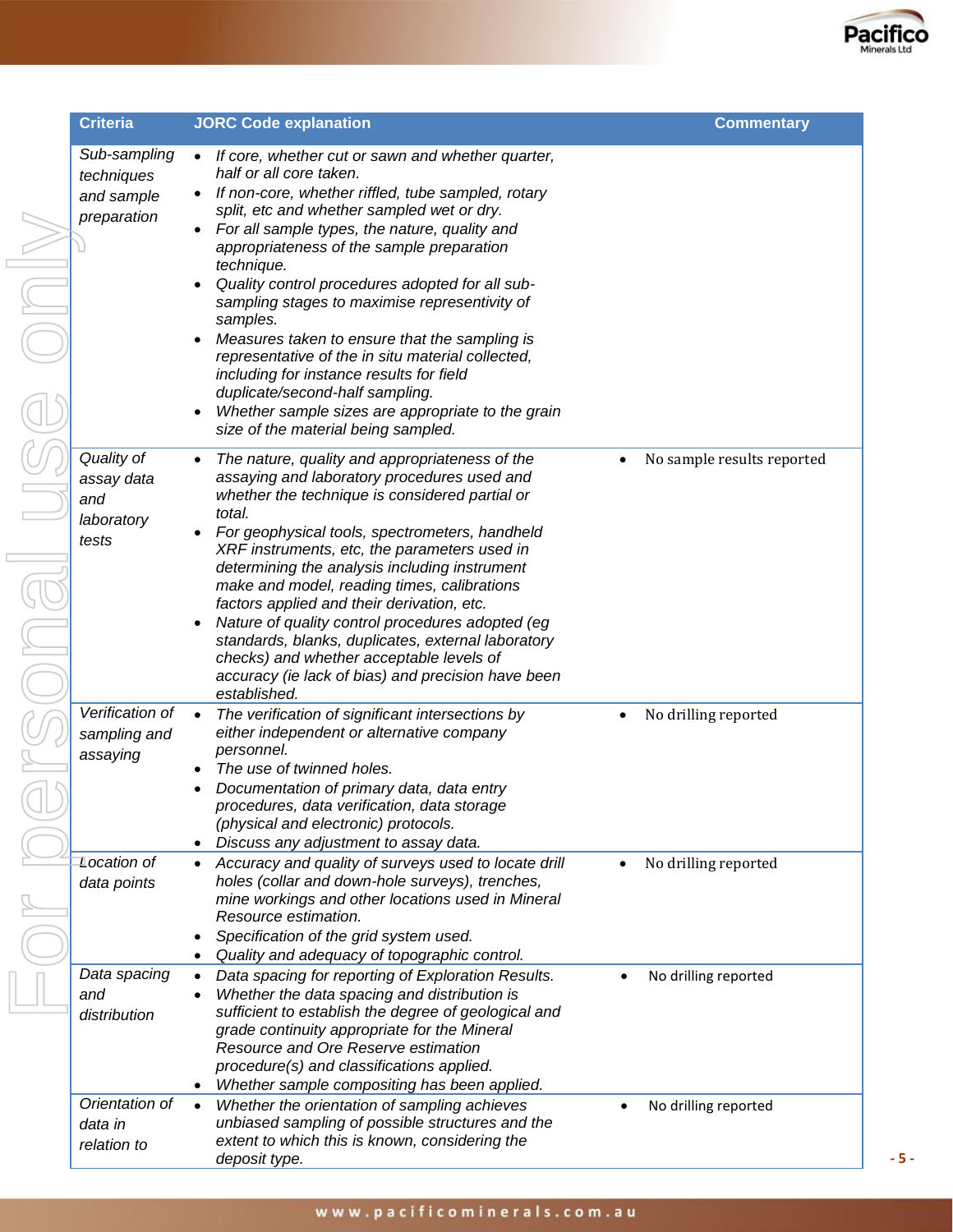

| <b>Criteria</b>         | <b>JORC Code explanation</b>                                                                                                                                                                                                     | <b>Commentary</b>                         |
|-------------------------|----------------------------------------------------------------------------------------------------------------------------------------------------------------------------------------------------------------------------------|-------------------------------------------|
| geological<br>structure | If the relationship between the drilling orientation<br>$\bullet$<br>and the orientation of key mineralised structures is<br>considered to have introduced a sampling bias,<br>this should be assessed and reported if material. |                                           |
| Sample<br>Security      | The measures taken to ensure sample<br>$\bullet$<br>security.                                                                                                                                                                    | No sample results or drilling<br>reported |
| Audits or<br>reviews    | The results of any audits or reviews of sampling<br>$\bullet$<br>techniques and data.                                                                                                                                            | • No sample results reported              |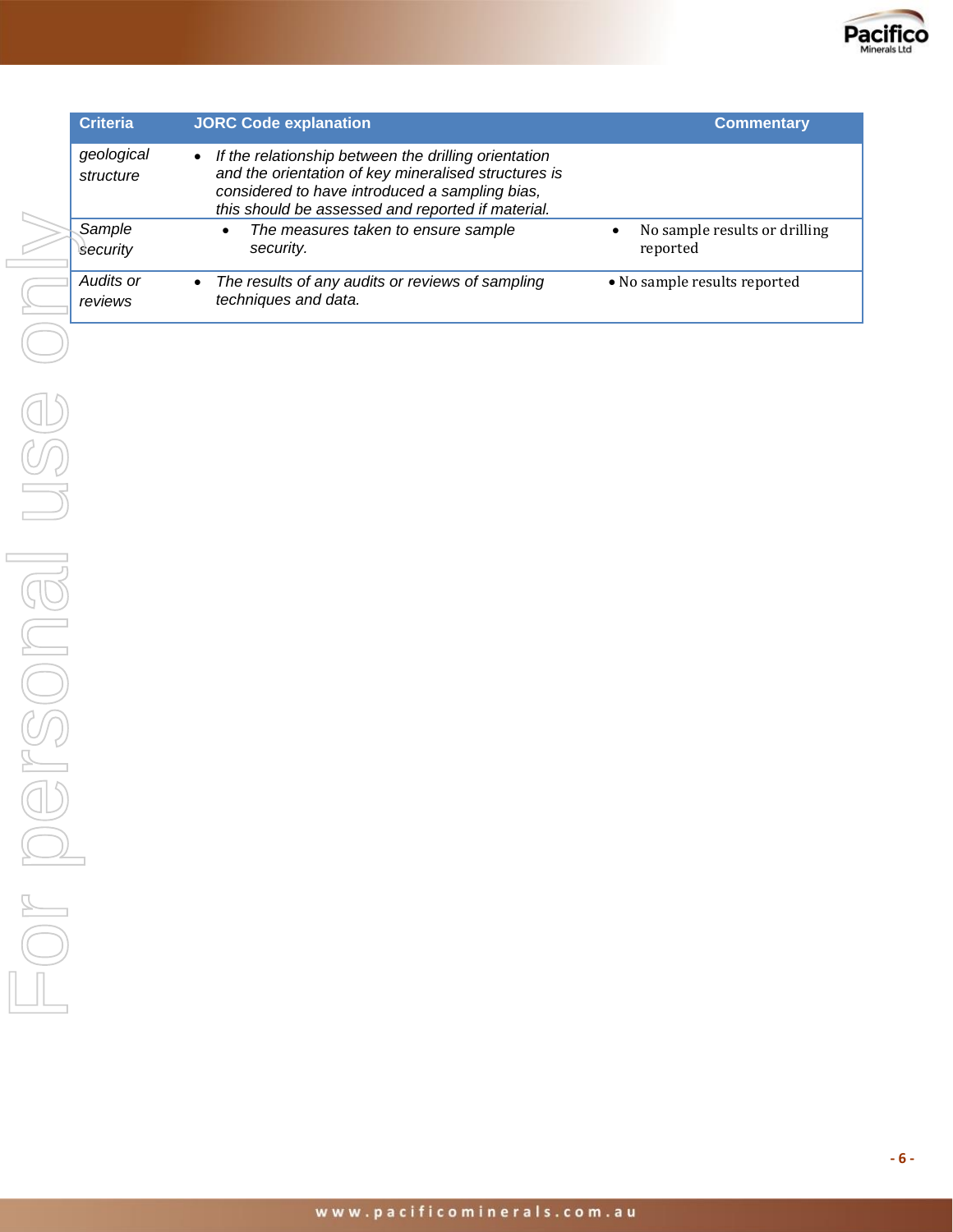

# **Section 2 Reporting of Exploration Results**

(Criteria listed in the preceding section also apply to this section.)

| <b>Criteria</b>                                         | <b>JORC Code explanation</b>                                                                                                                                                                                                                                                                                                                                                                                                                                                                                                                                                                                                                                                                                                                                              |                        | <b>Commentary</b>                                                                                                                                                                                       |
|---------------------------------------------------------|---------------------------------------------------------------------------------------------------------------------------------------------------------------------------------------------------------------------------------------------------------------------------------------------------------------------------------------------------------------------------------------------------------------------------------------------------------------------------------------------------------------------------------------------------------------------------------------------------------------------------------------------------------------------------------------------------------------------------------------------------------------------------|------------------------|---------------------------------------------------------------------------------------------------------------------------------------------------------------------------------------------------------|
| <b>Mineral</b><br>tenement and<br>land tenure<br>status | Type, reference name/number, location and<br>ownership including agreements or material<br>issues with third parties such as joint<br>ventures, partnerships, overriding royalties,<br>native title interests, historical sites,<br>wilderness or national park and environmental<br>settings.<br>The security of the tenure held at the time of<br>reporting along with any known impediments<br>to obtaining a licence to operate in the area.                                                                                                                                                                                                                                                                                                                          | $\bullet$<br>$\bullet$ | The announcement refers to ELA's<br>2018/0053, 0054 and 0055 in South<br>Australia<br>Surface ownership and any Native<br>Title implications will be researched<br>before carrying out significant work |
| Exploration<br>done by other<br>parties                 | Acknowledgment and appraisal of exploration<br>by other parties.                                                                                                                                                                                                                                                                                                                                                                                                                                                                                                                                                                                                                                                                                                          | $\bullet$              | Various companies have explored<br>the area now covered by the ELA's.<br>This information is yet to be<br>thoroughly researched                                                                         |
| Geology                                                 | Deposit type, geological setting and style of<br>$\bullet$<br>mineralisation.                                                                                                                                                                                                                                                                                                                                                                                                                                                                                                                                                                                                                                                                                             | $\bullet$              | The ELA's are considered<br>prospective for structural and<br>unconformity related replacement<br>mineralisation and stratiform 'sedex'<br>copper-cobalt/zinc-lead<br>mineralisation                    |
| Drill hole<br>Information                               | A summary of all information material to the<br>$\bullet$<br>understanding of the exploration results<br>including a tabulation of the following<br>information for all Material drill holes:<br>easting and northing of the drill hole collar<br>$\circ$<br>elevation or RL (Reduced Level -<br>$\circ$<br>elevation above sea level in metres) of the<br>drill hole collar<br>dip and azimuth of the hole<br>$\circ$<br>down hole length and interception depth<br>$\circ$<br>hole length.<br>$\circ$<br>If the exclusion of this information is justified<br>on the basis that the information is not<br>Material and this exclusion does not detract<br>from the understanding of the report, the<br>Competent Person should clearly explain why<br>this is the case. | $\bullet$              | No drilling reported                                                                                                                                                                                    |
| Data<br>aggregation<br>methods                          | In reporting Exploration Results, weighting<br>$\bullet$<br>averaging techniques, maximum and/or<br>minimum grade truncations (eg cutting of high<br>grades) and cut-off grades are usually<br>Material and should be stated.<br>Where aggregate intercepts incorporate short<br>lengths of high grade results and longer<br>lengths of low grade results, the procedure<br>used for such aggregation should be stated<br>and some typical examples of such<br>aggregations should be shown in detail.<br>The assumptions used for reporting of metal<br>equivalent values should be clearly stated.                                                                                                                                                                      | $\bullet$              | No drilling reported                                                                                                                                                                                    |

**- 7 -**